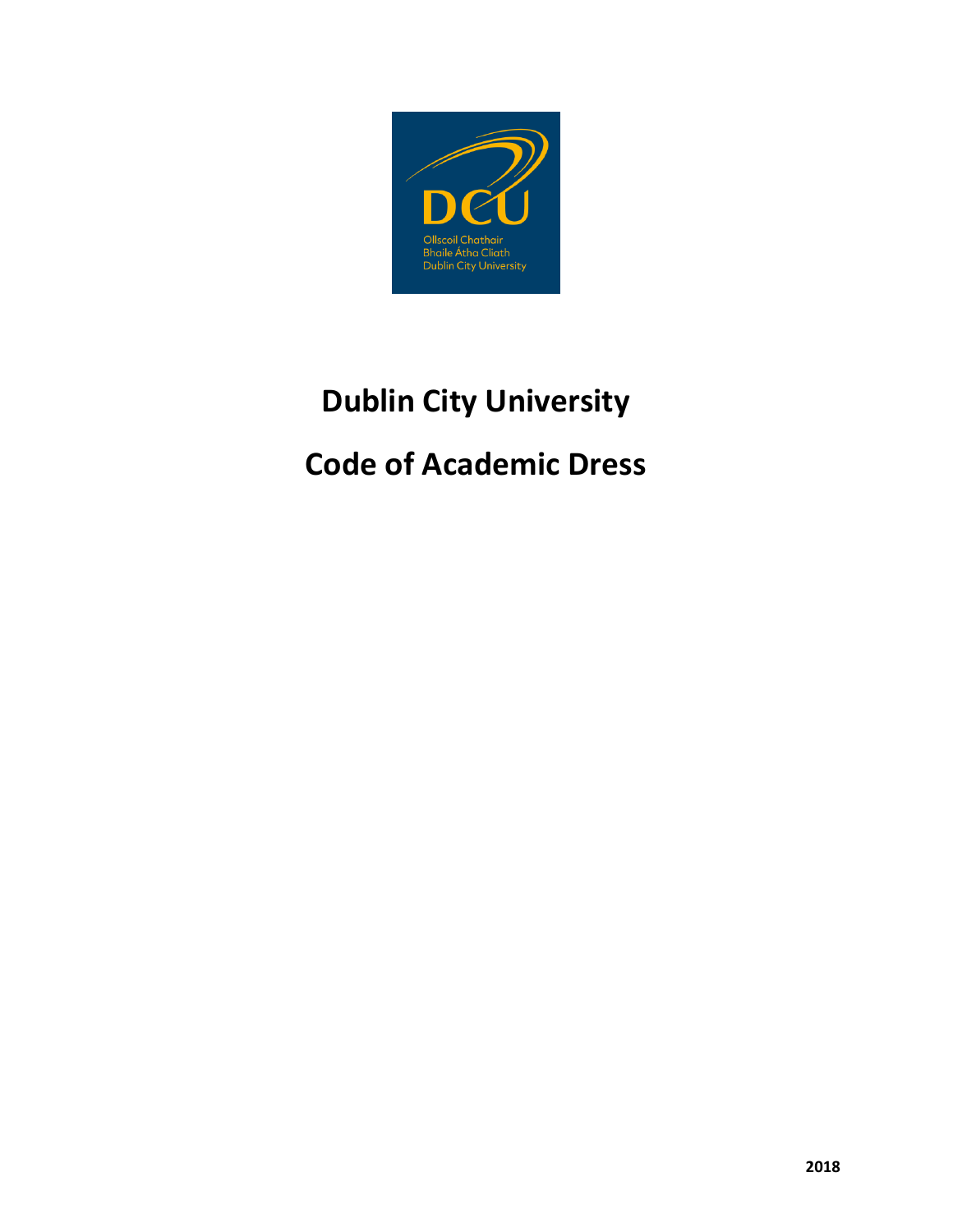#### **1 Introduction**

The Universities Act 1997 vests in Dublin City University (DCU) the statutory authority to grant academic awards which are recognised nationally and internationally. In common with other Universities, DCU has established a distinctive code of academic dress, specific to DCU awards, which is worn by graduands and graduates of the University at public conferring ceremonies and other formal events.

Formal academic dress is typically comprised of the following three components, which vary in style depending on the nature of the award:

- a gown;
- a hood (which is fastened to the front and drapes behind the shoulders) *OR* an epitoge (a garment worn over the left shoulder); and
- a mortar board or doctoral bonnet/cap, the wearing of which is optional at DCU ceremonies.

The colour framework<sup>1</sup> for the University's suite of academic dress reflects both the institutional identity of our graduates (through the use of DCU's signature institutional colours: navy and gold) and their academic discipline as represented by the associated Faculty colour.

#### **2 DCU Academic Dress by Award Type**

DCU offers a range of awards at Levels 7-10 of the National Framework of Qualifications (NFQ). The features of the academic dress associated with each award are outlined below:

| Award                       | <b>NFQ Level</b> | Gown                                        | Hood/Epitoge                                                                                                             | <b>Mortar Board</b><br>/ Cap<br>(Optional)         |
|-----------------------------|------------------|---------------------------------------------|--------------------------------------------------------------------------------------------------------------------------|----------------------------------------------------|
| <b>Certificate</b>          | Level 7 or<br>8  | Black, Oxford-<br>style Bachelor's<br>gown. | Large epitoge in Faculty colour,<br>featuring one stripe in University<br>braid <sup>2</sup> on both the front and back. | <b>Black mortar</b><br>board with<br>black tassel. |
| <b>Diploma</b>              | Level 7 or<br>8  | Black, Oxford-<br>style Bachelor's<br>gown. | Large epitoge in Faculty colour,<br>featuring two stripes in University<br>braid on both the front and back.             | <b>Black mortar</b><br>board with<br>black tassel. |
| Bachelor's<br><b>Degree</b> | Level 8          | Black, Oxford-<br>style Bachelor's<br>gown. | University navy, simple-shaped hood,<br>lined with the Faculty colour, edged<br>in gold braid.                           | <b>Black mortar</b><br>board with<br>black tassel. |

 $1$  In respect of all colours outlined in this document, academic dress must be the correct shade of the colour outlined. If clarification is required, contact DCU Registry.

 $\overline{a}$ 

 $2$  University braid is gold with navy trim.